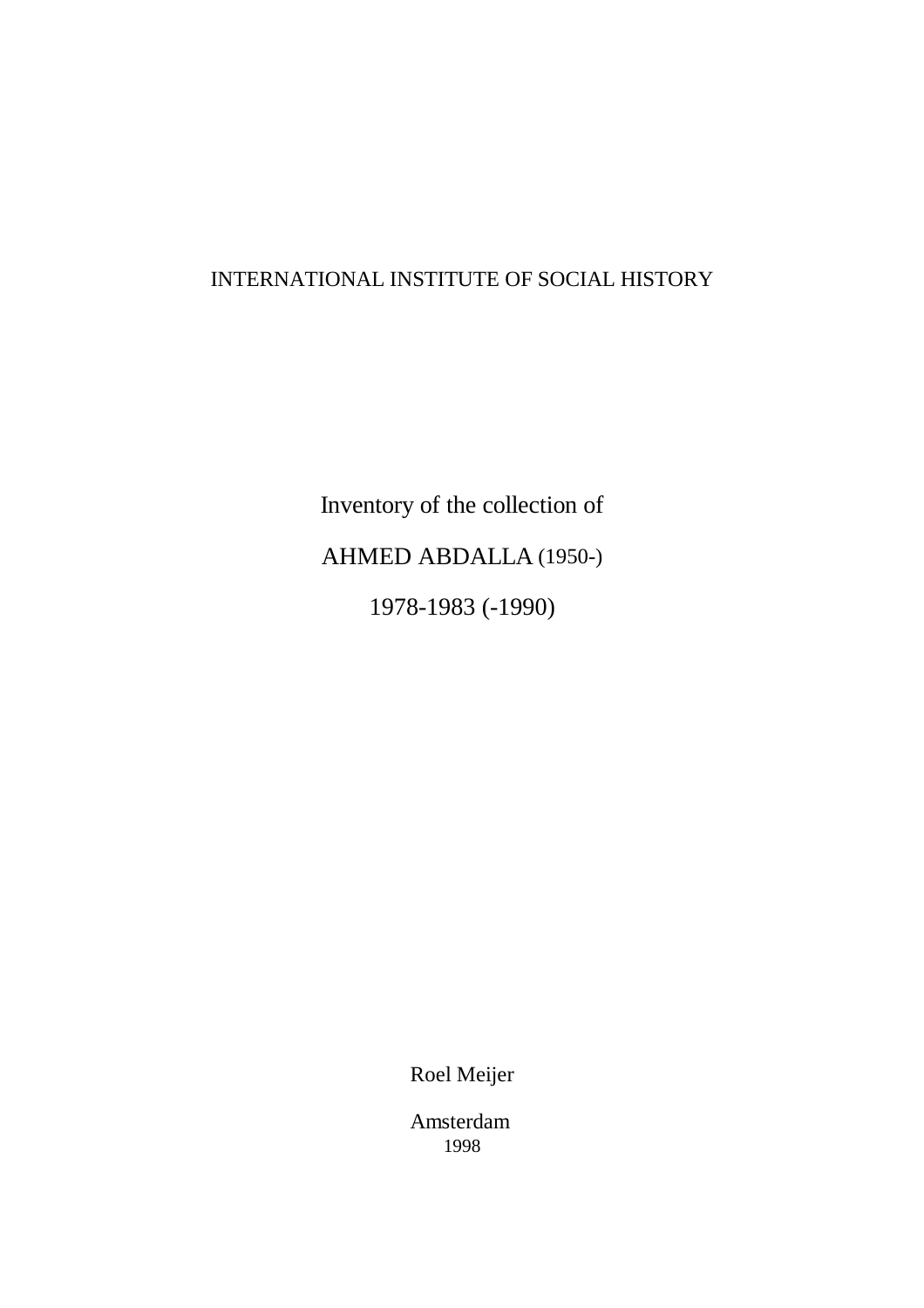#### *INTRODUCTION*

#### Biographical dates

Ahmed Abdalla was born in Cairo in 1950. He received a degree in political science from Cairo University in 1973 and a Ph.D. from Cambridge University in 1984. While studying in Egypt, he was president of the Higher National Committee of Cairo University Students, which led the student uprising of January 1972. He was a defendant in the trial of student activists in 1973.

Apart from contributing actively to the development of Egyptian history as an activist and a publicist, Ahmed Abdalla has been able to contribute to Egyptian history as an important collector of historical documents. His own interest in history in combination with his numerous contacts with different political movements led him to collect extensively valuable documents on current events. The present collection consists of documents he collected during his stay in Great Britain during the early 1980s.

### **Collection**

The collection has been given to the IISH by Ahmed Abdalla in 1997. The collection contains documents of the Federation of Egyptian Students in Great Britain (FESGB), the Friends of the Tagammu<sup>c</sup> Party in Great Britain, as well as documents concerning his own involvement in these organizations. This part of the collection also contains clippings of articles written by Ahmed Abdalla for the Arab newspaper published in Great Britain, *al- Arab*. *<sup>c</sup>*

The other part of the collection consists of published documents, pamphlets and periodicals of the Communist Party of Egypt, other communist organizations, the Tagammu<sup>c</sup> Party and the student movement. Included are, finally, documents of the opposition against president Sadat in the period 1979-1982, as well as clippings of the English and Arab press concerning the death of Sadat on 6 October 1981 and publications issued by European organizations supporting the Egyptian opposition. The collection of the Arab progressive monthly, *al-Yassar al-Arabi/La Gauche Arabe*, has been transferred to the library. The size of the collection is 0.5 m.

#### Consultation

Access is free.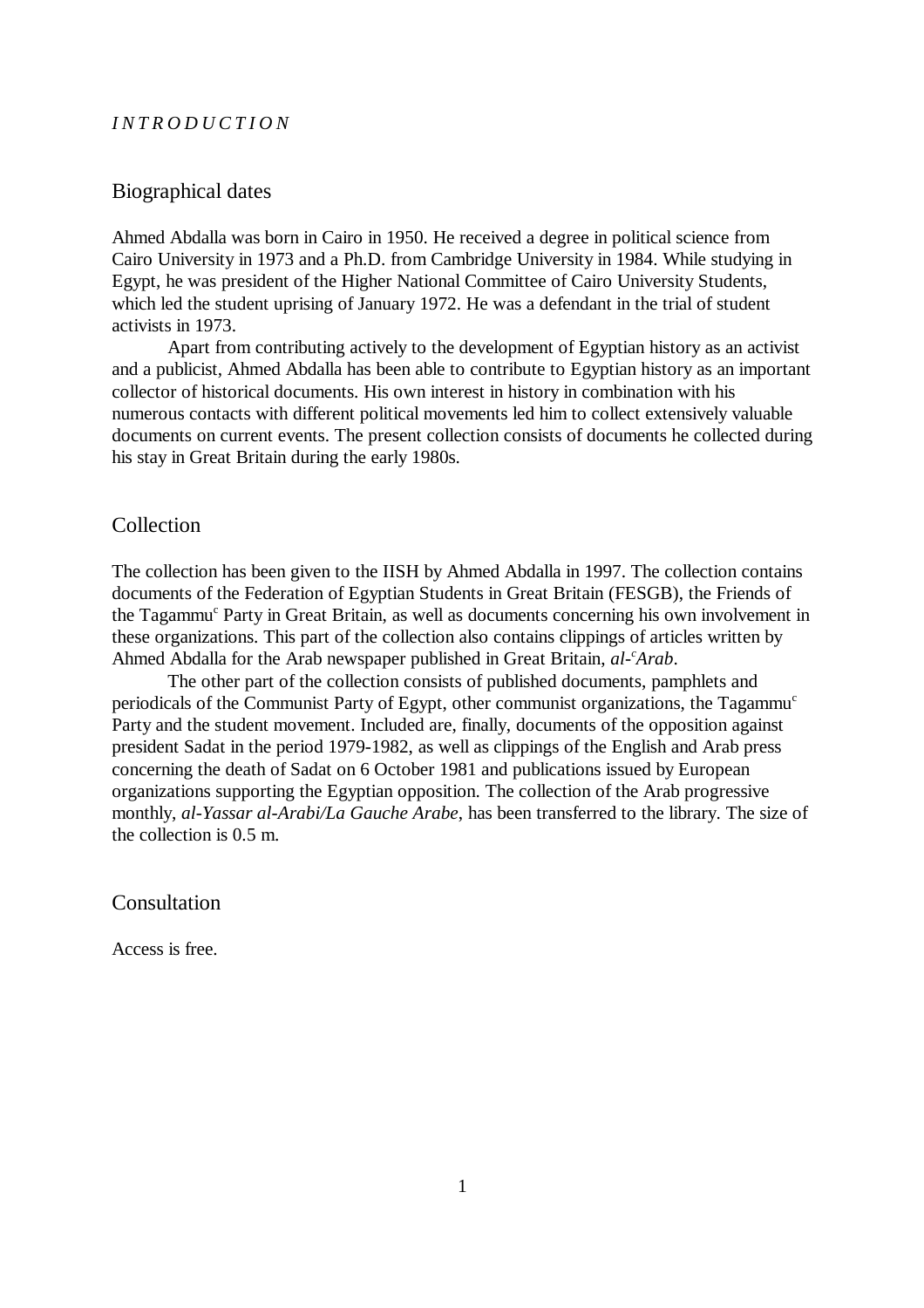# *INVENTORY*

# **ACTIVITIES**

## Political Activities

#### Federation of Egyptian Students in Great Britain (FESGB)

#### 1-4. Documents concerning the Federation of Egyptian Students in Great Britain, partly relating to Abdalla's own involvement. 1980-1983. 4 covers.

- 1. Documents concerning the executive board. 1980-1983.
- 2. Documents concerning the general congress of the FESB in 1980. 1980.
- 3. Documents concerning the section Cambridge. 1980-1983.
- 4. Copy of the FESGB organ *Nashrat Ittihad al-Darisin al-Misriyyin al-Mamlaka al-Muttahida.* March 1983.

Friends of the Tagammu<sup>c</sup> Party in Great Britain

- 5-10. Documents concerning the Friends of the Tagammu<sup>c</sup> Party in Great Britain, partly relating to Abdalla's own involvement. 1980-1982 and n.d. 5 covers and 1 folder.
	- 5. Internal correspondence between the Central Committee of the Friends of the Tagammu<sup>c</sup> Party and its members, including other documents. 1980-1981.
	- 6. Reports of and other documents relating to the congresses of the Friends of the Tagammu<sup>c</sup> Party in Great Britain. With copies of minutes of meetings and conferences. 1981-1982.
	- 7. Posters and tickets for festival of the Tagammu<sup>c</sup> Party on 23 July 1981. 1981.
	- 8. List of members of the Friends of the Tagammu<sup>c</sup> Party. N.d.
	- 9. Public declarations. N.d.
	- 10. Copies of *Sawt al-Taqaddum*, 1981: Nos. 1 and 3.

## Journalistic publications

11-12. Clippings of 61 articles written by Ahmed Abdalla for *al- Arab*. 1982-1983. 4 folders. *<sup>c</sup>*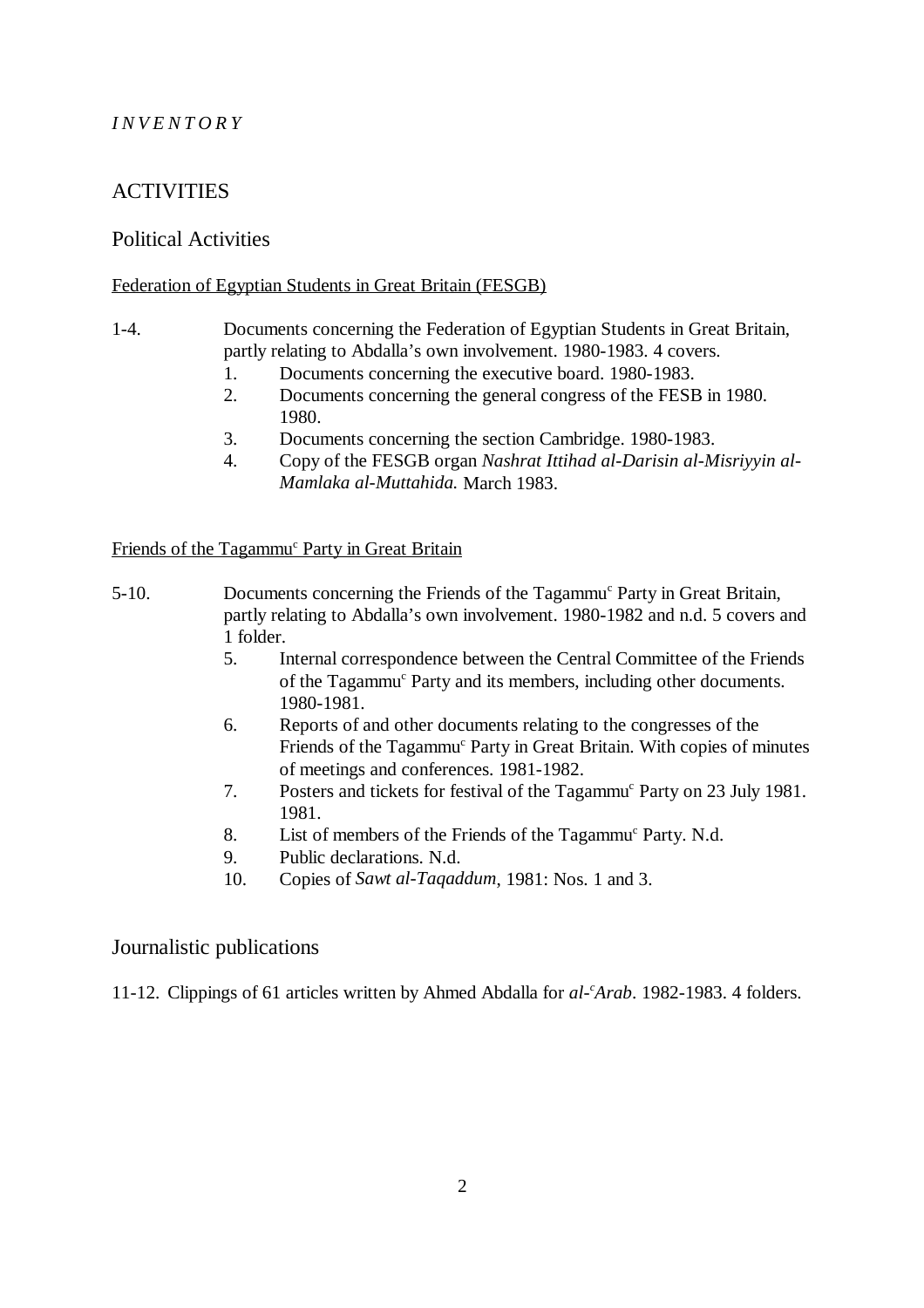# DOCUMENTATION

# Egyptian Communist Party (ECP)

- 13-20. Statutes, statements and other documents of the Central Committee of the Egyptian Communist Party (ECP). 1978-1981. 5 covers.
	- 13. Statutes. *La'iha al-Hizb al-Shuyu<sup>c</sup>i al-Misri*. November 1978.
	- 14. Self analysis of the party after fives years of existence: *Hizbuna yamtaliku makaniyyat bina'hu ka-hizb al-jamahir*. July 1980. 56 pages.
	- 15. Outline of future strategy: *al-Nishat al-jabhawi fi al-marhala alrahina*. June 1980.
	- 16. Analysis of the situation in Egypt: *al-Shuyu<sup>c</sup>un al-Misriyyun wa mahamm al-marhala al-muqabila fi sabil ihbat al-thawra al-muddada fi sabil injaz mahamm al-thawra al-wataniyya al-dimuqratiyya*. July 1980. 43 pages.
	- 17. Analysis of situation after the death of Anwar al-Sadat: *Madha ba<sup>c</sup>d ightiyal al-Sadat*. 17 October 1981.
	- 18. Analysis of the political situation in Egypt after the death of Anwar al-Sadat: *Mulahazat sari<sup>c</sup>a hawl ightiyal al-ra'is al-Sadat. al-Muqaddamat wa-l-nata'ij wa wajibatuna*. October 1981. 7 pages. 1 cover.
	- 19. *al-Intisar*. Special issue. October 1981.
	- 20. Report concerning the organization of the party: *al-Mushkilat altanzimiyya wa kayfa nuwajuha?* N.d. 8 pages. 1 cover.
	- 21. Common declaration of the Egyptian Communist Party and progressive students in Great Britain: *Bayan mushtarak li-l-munazzamat altullabiyya wa-l-dimuqratiyya al- Arabiyya fi Britanya*. 29 September *<sup>c</sup>* 1982. Leaflet. 1 cover.

## Other communist organizations

- 22. Copies of *al-Haqiqa li-l-Taharrur wa-l-Dimuqratiyya wa-l-Salam*, published by al-Tayyar al-Thawri (The Revolutionary Trend), September 1983, No. 4; March 1986, No. 7; n.d., No. 10; April 1990, No. 12. 1 cover.
- 23. Copies of *Sawt al- Ummal* (The Voice of the Workers'), 1985: Nos. 1-3; 1986: *<sup>c</sup>* Nos. 4-8; 1988: No. 9. 1 cover.

## Hizb al-Tagammu<sup>c</sup> al-Watani al-taqaddumi al-Wahdawi (Tagammu<sup>c</sup> Party)

24. Programme and statutes of the Tagammu<sup>c</sup> Party: *al-Barnamij al-siyasi alamm.* April 1980. 1 volume. *<sup>c</sup>*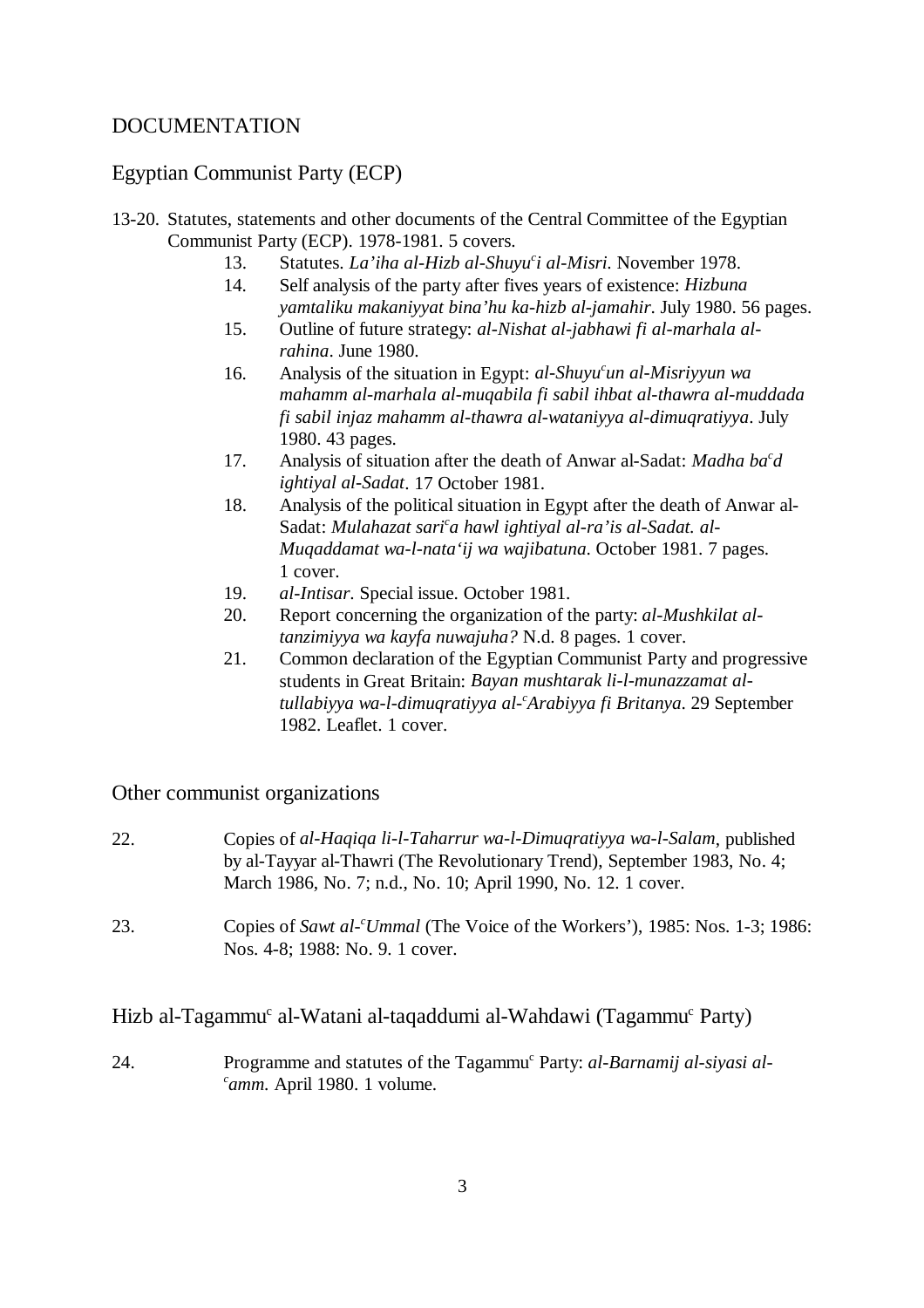| 25. | Publications and copies of reports on party policy concerning workers' and<br>peasant affaires. 1978, 1980 and n.d. 1 cover.                                                                                                |
|-----|-----------------------------------------------------------------------------------------------------------------------------------------------------------------------------------------------------------------------------|
| 26. | Statements concerning the Camp David Accords and other foreign policy<br>issues, including two statements of progressive lawyers concerning the<br>normalization of relations with Israel. 1978, 1980, 1981, 1982. 1 cover. |
| 27. | Statements and official analyses concerning internal Egyptian affairs. 1980-<br>1981. 1 cover.                                                                                                                              |
| 28. | Internal publications of the Tagammu <sup>c</sup> Party: <i>Da'irat al-Hiwar</i> , al-Mar'a al-<br><i>Munadila</i> , 1980-1982, 1 folder.                                                                                   |
| 29. | Publications concerning general party congresses. 1981, 1987. 1 folder.                                                                                                                                                     |
| 30. | Pamphlets and statements against arrests of members of the opposition and the<br>confiscation of <i>al-Ahali</i> . 1981. 1 cover.                                                                                           |

31-33. Copies of *al-Taqaddum*, 1980: Nos. 50, 58, 60, 69; 1981: Nos. 71-83; 1982: Nos. 8. 3 folders.

The Nationalist Coalition for Egypt

34. Pamphlet published by I'tilaf al-Watani bi-Misr: *Bayan min al-Misriyyin*. 12 May 1980. 1 cover.

Other documents concerning the opposition against Sadat

- 35-36. Leaflets issued by the Egyptian student movement. 1981 and n.d. 2 covers.
	- 35. Leaflet published by the Democratic Committees for the Defence of the Nation (al-Lijan al-Dimuqratiyya li-l-difa<sup>c</sup> an al-Watan): *Fi dhikri hayat* 'al-Talbih' (?). Dhikri bi<sup>c</sup> al-ard wa-l-sha<sup>c</sup>b li-l-sahyuniyya. 26 February, 1981.
	- 36. Pamphlets published by the National Committee of Students (al-Lajna al-Wataniyya al-Tullabiyya al-Wataniyya): *21 fabrayir 1946 wa-l-tarikh alladhi ma yazalu hayyan*. N.d. 4 pages; and titel illegible. October 1979.
- 37. Announcement of the Wafd party of the commemoration of the death of its two leaders, Mustafa al-Nahhas and Sa<sup>c</sup>d Zaghlul: *Dhikri al-za<sup>c</sup>imayn Sa<sup>c</sup>d wa-l-Nahhas*. N.d. 1 cover.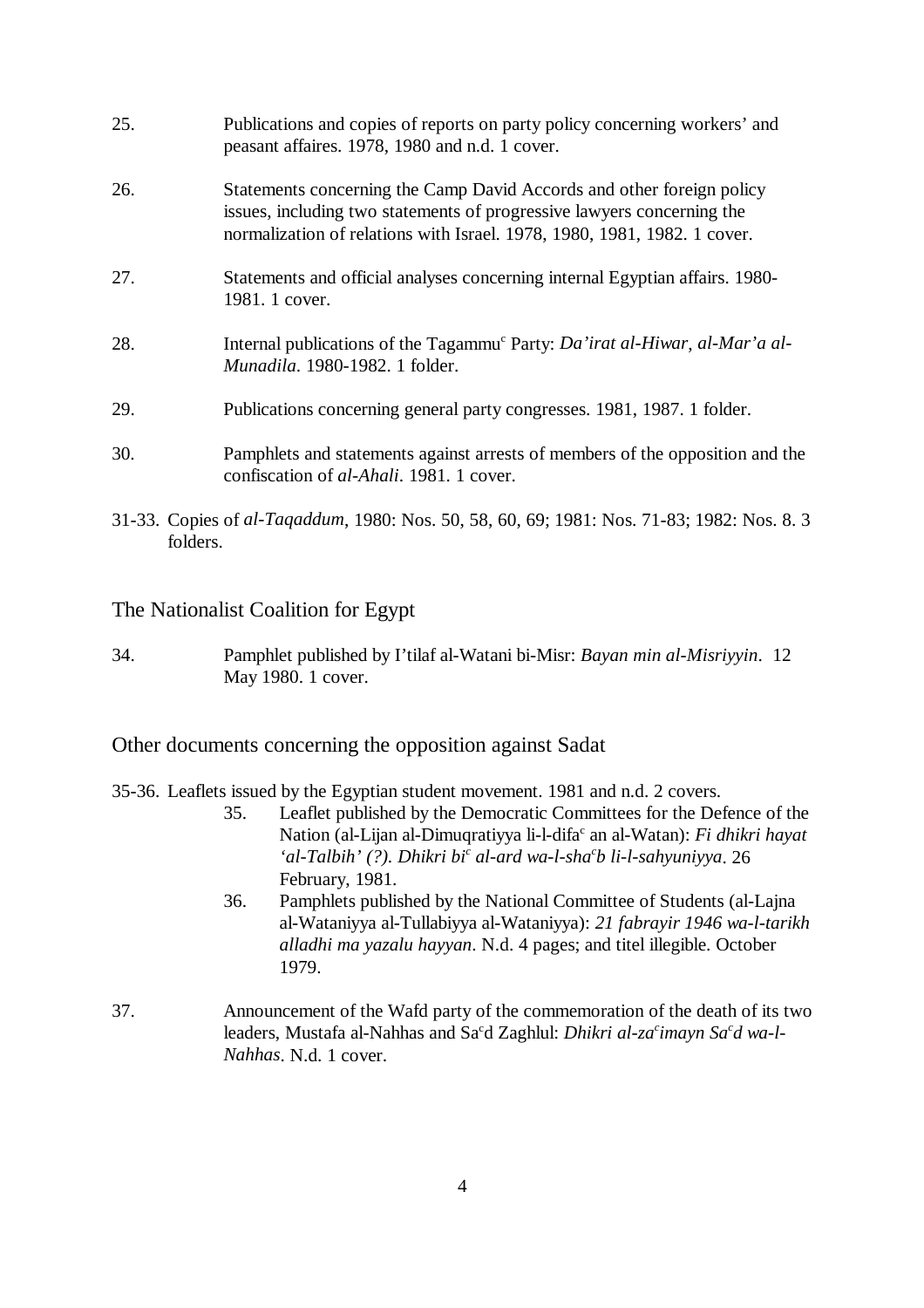# Foreign support of the opposition in Egypt

- 38-44. English and French publications on Egypt and the role of the opposition. 1979-1982. 7 covers.
	- 38. *The Progressive Nationalist Unionist Party The legal Organ of the Left Movement in Egypt* by Fawzeya Makhlouf-Morris. Published by the Middle East Subcommittee of the British Labour Party. January 1979.
	- 39. *Four Questions Asked by Baheya in Egypt* by Fawzeya Makhlouf. Published by The Committee for Peace Democracy and Development in Egypt. November 1980.
	- 40. *The Egyptian Runner*. Publication of the Committee for Peace, Democracy and Development in Egypt, 9 July 1982. No. 4.
	- 41. *Egypt After Nasser/L'Egypte après Nasser*, Dritte Welt Magazin. N.d.
	- 42. *Human Rights in Egypt. Slogans and Reality* by Ahmad Nabil el-Hilaly. 1980.
	- 43. *Dossier Ahmed Fouad Negm. Egypte*. Published by the Association internationale de défense des artistes. Press conference. 27 May 1981.
	- 44. *The Copts, Christians of Egypt*, April 1983, Vol. 10, Nos. 1 and 2.
	- 45. *Egypt's Voice in U.K. & Ireland*, 26 September 1982. No. 6.
	- 46. Clippings on the death of president Anwar al-Sadat on 8 October 1981 published in the British, American and Arab newspapers and weekly's. 1981. 1 folder.
	- 47. Clippings of a series of articles on the trials concerning the 'food' riots in January 1977 published in the newspaper *al-Anba'* entitled *Millaf ahdath yanayir 1977* and in Egypt known as the 'Great Communist Trial' (*Qadiya alshuyu iyya al-kubra*). 1980. *<sup>c</sup>*